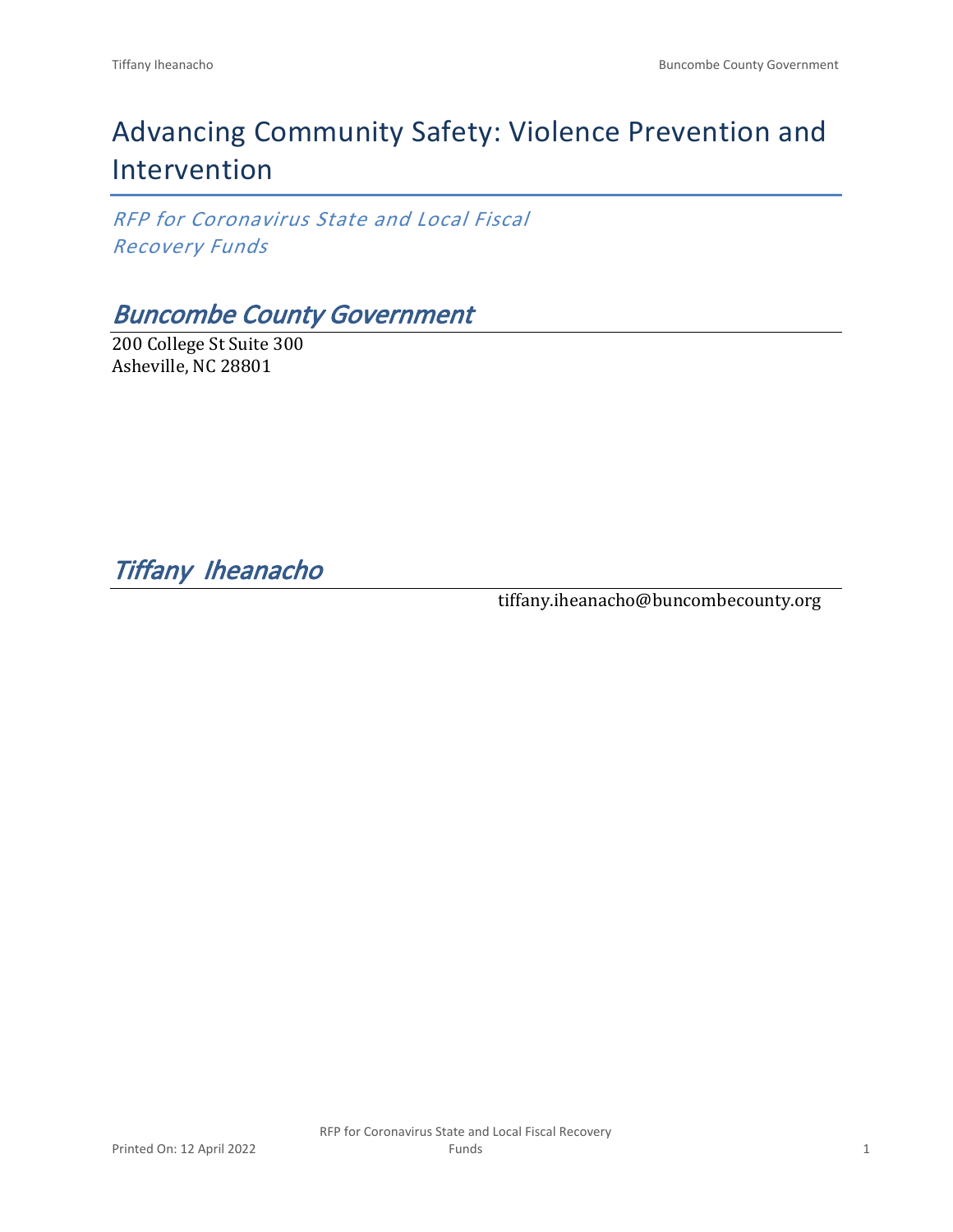## Application Form

### *Question Group*

Buncombe County requests proposals for projects to help the community recover from and respond to COVID-19 and its negative economic impacts.

Buncombe County has been awarded \$50,733,290 in Coronavirus State and Local Fiscal Recovery Funds (Recovery Funding), as part of the American Rescue Plan Act. To date, Buncombe County has awarded projects totaling \$23,093,499, leaving a balance of \$27,639,791 available to award.

Visit [http://www.buncombecounty.org/recoveryfundinghttp://www.buncombecounty.org/recoveryfundingwww.b](http://www.buncombecounty.org/recoveryfunding) [uncombecounty.org/recoveryfundinghttp://www.buncombecounty.org/recoveryfundinghttp://www.buncombeco](http://www.buncombecounty.org/recoveryfunding) [unty.org/recoveryfundinghttp://www.buncombecounty.org/recoveryfundinghttp://www.buncombecounty.org/re](http://www.buncombecounty.org/recoveryfunding) [coveryfunding](http://www.buncombecounty.org/recoveryfunding) for details.

This infusion of federal resources is intended to help turn the tide on the pandemic, address its economic fallout, and lay the foundation for a strong and equitable recovery.

Buncombe County is committed to investing these funds in projects that:

- Align to county strategic plan and community priorities
- Support equitable outcomes for most impacted populations
- Leverage and align with other governmental funding sources
- Make best use of this one-time infusion of resources
- Have a lasting impact

Proposals shall be submitted in accordance with the terms and conditions of this RFP and any addenda issued hereto.

Click [here](https://www.buncombecounty.org/common/purchasing/Buncombe%20Recovery%20Funding%20RFP%202022.pdf) for the full terms and conditions of the RFP

#### **Organization Type\***

Public

#### **Nonprofit documentation**

If nonprofit, attach IRS Determination Letter or other proof of nonprofit status.

#### **Name of Project.\***

Advancing Community Safety: Violence Prevention and Intervention

#### **New/Updated Proposal\***

Is this a new project proposal or an updated version of a proposal submitted during the earlier (July 2021) Recovery Funding RFP?

> RFP for Coronavirus State and Local Fiscal Recovery Funds 2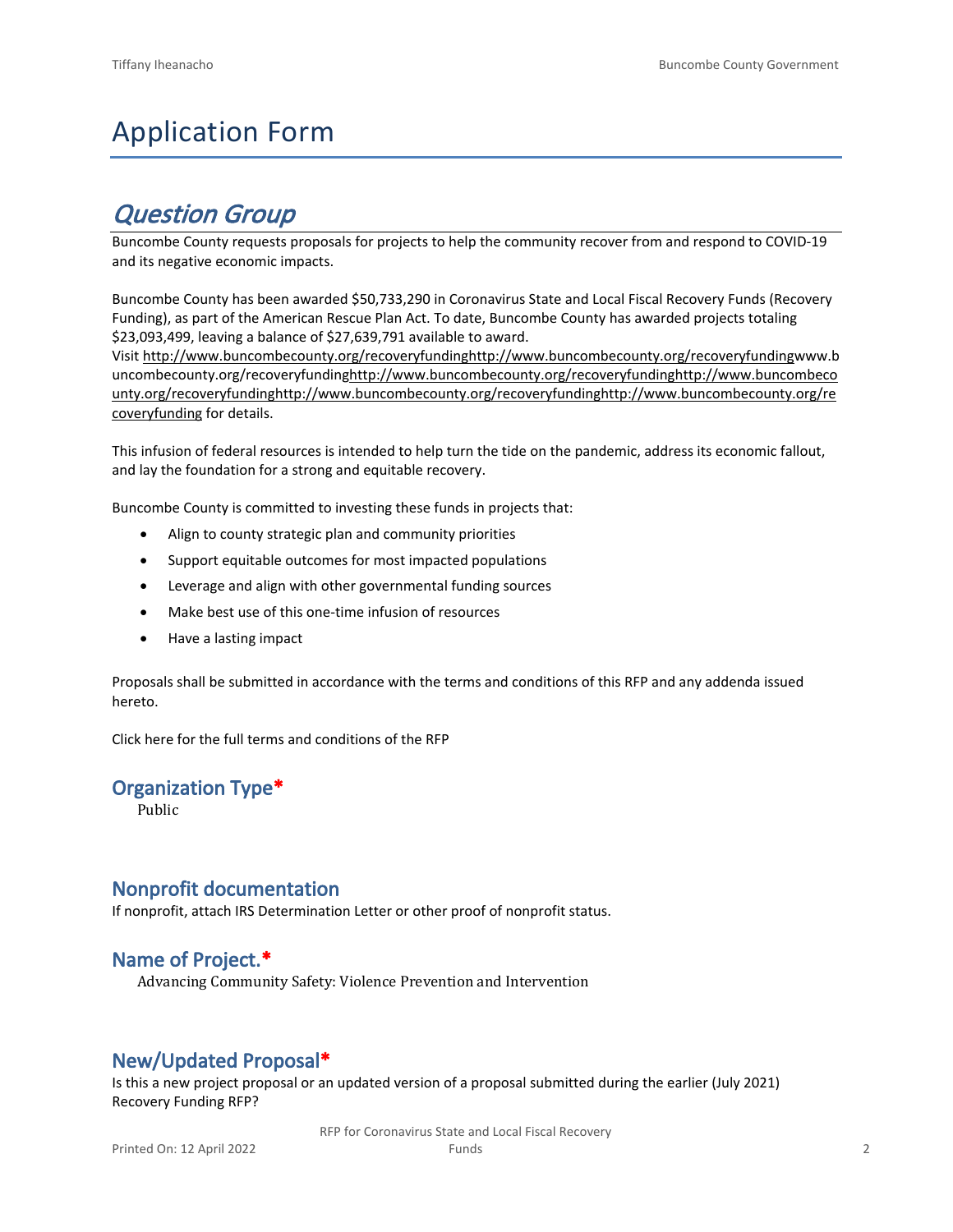New project proposal

#### **Amount of Funds Requested\***

\$1,189,400.00

#### **Category\***

Please select one:

- Affordable Housing
- Aging/Older Adults
- Business Support/Economic Development
- Environmental/Climate
- Homelessness
- K-12 Education
- Infrastructure and/or Broadband
- Mental Health/Substance Use
- NC Pre-K Expansion
- **Workforce**

Mental Health/Substance Use

#### **Brief Project Description\***

Provide a short summary of your proposed project.

This three year project seeks to support a community-based organization (CBO) with implementing an evidenced-based intervention focused on reducing harm and trauma on the most impacted communities. This project will also include training and technical assistance from a national organization that uses a public health approach to violence prevention, utilizing CHWs with additional training in violence prevention and community mobilization. CPrV is an adaptation of the CDC's STRYVE initiative which established violence as a public health priority, acknowledging that exposure to violence increases individual, family, and community trauma, and increases the risk of other mental health and physical health problems, including depression, substance abuse, and chronic disease.

#### **Project Plan\***

Explain how the project will be structured and implemented, including timeframe.

Funding would advance the Buncombe Community Safety Initiative to build upon trauma-informed strategies for violence prevention, intervention, and community mobilization through supporting community partners to implement CPrV. Through a competitive process, Justice Services would contract with a CBO to implement CPrV. In addition the County will partner with Community Healing through Activism and Strategic Mobilization (CHASM) anda national violence prevention organization to provide assessment, evaluation, strategic planning, and evidence-based strategy implementation support.

> RFP for Coronavirus State and Local Fiscal Recovery Funds 3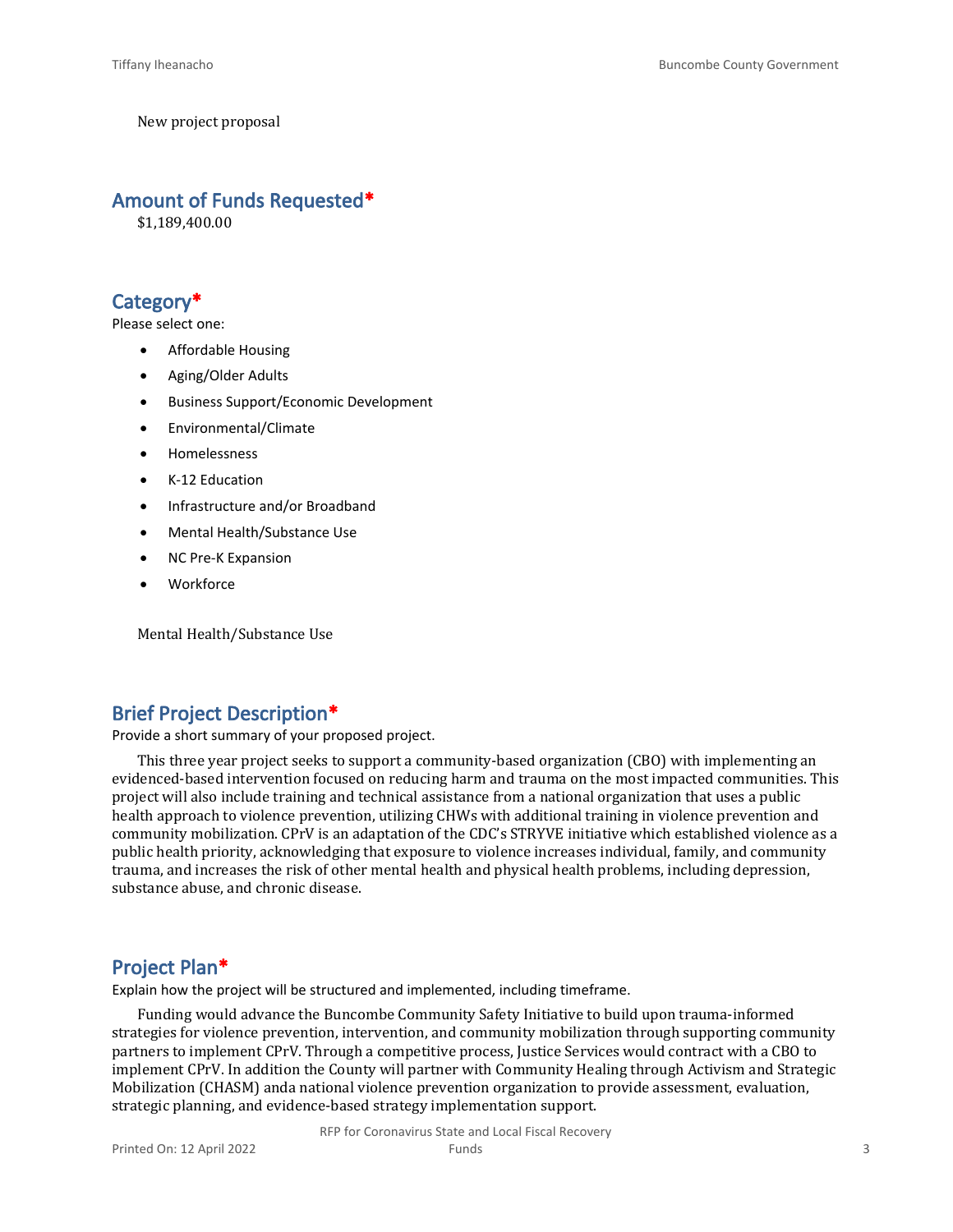CPrV aims to build community cohesion and collective efficacy, and shift societal norms around violence through the following core strategies:

- Community Professional Development: CHWVP [evidence-based]
- Youth Leadership Development: Youth Empowerment Solutions (YES) [evidence-based]

• Repurposing the Built Environment: Crime Prevention through Environmental Design (CPTED) [evidence-based]

- Community Qualitative Research: Community-Based Participatory Research [evidence-based]
- Pedagogy of Empowerment: Popular Education [evidence-based]

In the first six months of the project, Justice Services in partnership with CHASM will work with local partners and community members to review current progress and gaps, assessing community strengths, needs, and readiness for implementation. Justice Services will release a Request For Proposals for CBOs interested in contracting on this work to employ CHWs and provide them with training and support for building expertise in violence prevention. Through contracts with local CBOs, implementation rollout would include:

- Year 1: 3 CHWs, 2 Implementation sites
- Year 2: 3 CHWs, 3 Implementation sites
- Year 3: 5 CHWs, 5 Implementation sites

CHWs are individuals with credibility in the community, who come from the area they serve and have relationships with key community players to build trust and respect. With training, CHWs have an understanding of root causes and eventual effects of violence. CHWs are skilled at modeling and explaining the need for changing community norms around conflict; they are committed to generational healing by working to shift cultural and behavioral norms around conflict away from violence and towards mediation and mutually beneficial solutions to community problems.

CHASM identifies three primary CHW roles: 1) Direct Service: Implementing a robust network of referralbased assistance to support wrap-around services to individuals/families; 2) Health Promotion, Community Organizers and Partners in Research: Developing, adapting and implementing training as well as communitylevel capacity building initiatives, advocacy, and equitable partnerships in research; 3) Executive Level Advocacy and Policy: Contributing to policy and strategic planning regarding decisions that impact the populations they serve and represent.

#### **Statement of Need\***

Describe the need that this project will address. Include data to demonstrate the need, and cite the source of the data.

The Educational Fund to Stop Gun Violence summarizes the impact of this issue by stating "community gun violence inflicts an enormous burden upon our country, particularly within under-resourced Black and Hispanic/Latino communities. The health and wellbeing of nearly everyone living within these communities are adversely impacted. As a result, community gun violence further perpetuates the cycles of concentrated poverty, structural disadvantage, and health inequity that already exist within these communities. Policies and programs that address community gun violence are essential to tackle the public health epidemic of gun violence in the United States and promote health equity." Both violence and the justice system have disparate impacts on Black people living in Buncombe County. In the first seven months of 2020, there were nine homicides, seven of the victims were Black men. In 2019, Black people represented 6.3% of Buncombe County's population, yet comprised 69% of gun violence victims.

Community members voiced a strong desire for investment in community-led approaches to support safety in their communities, and there is strong interest from leadership from Asheville Police Department, Asheville Housing Authority, and the County's Child Fatality Review Team to address community safety and violence prevention.

Justice Services contracted with The Racial Justice Coalition (RJC) to conduct research regarding the development of a program that includes outreach, mentoring, and support for young adults most at risk of engaging in violence. The research presented to the Justice Resource Advisory Council included two violence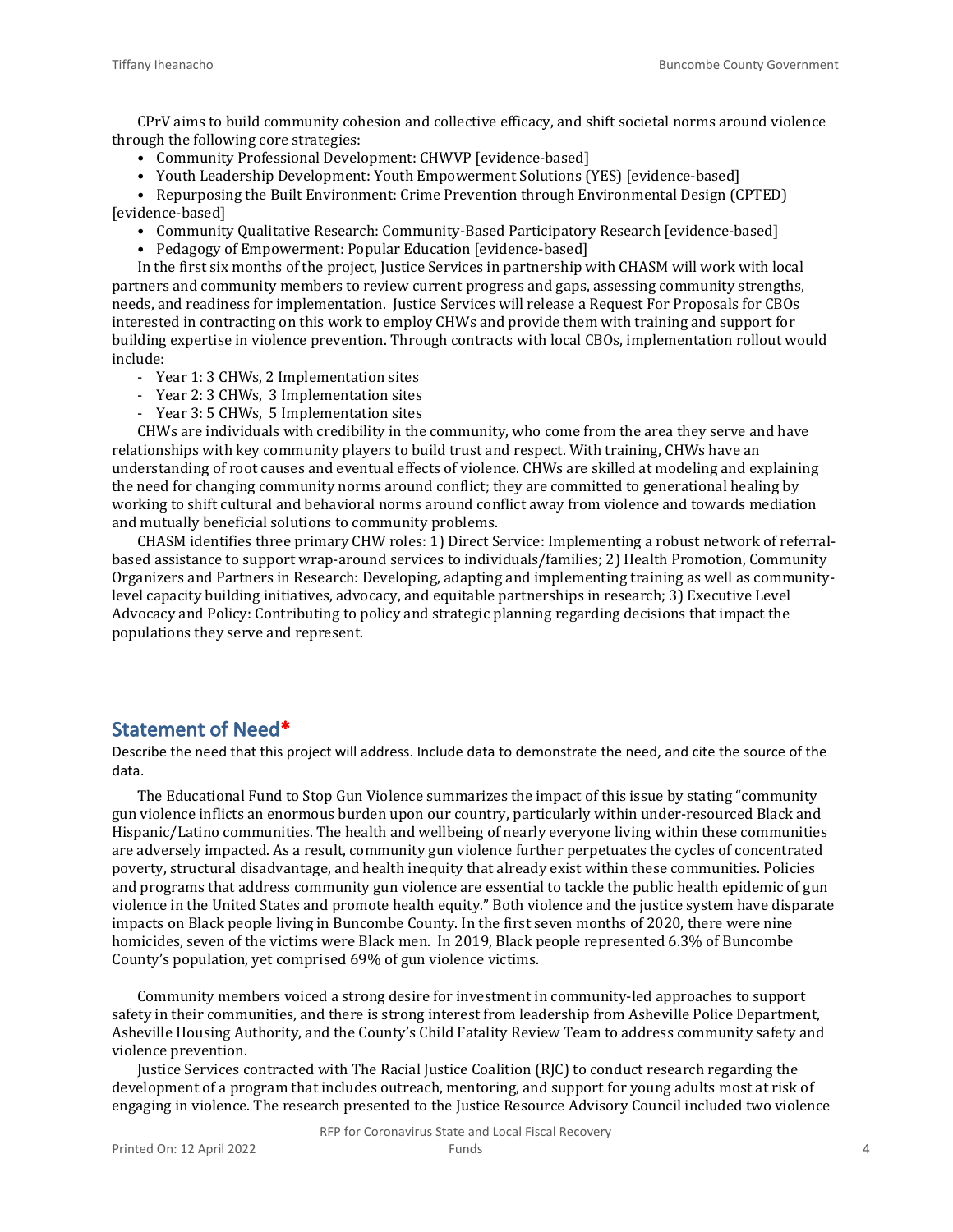interruption programs, Cure Violence, and CHASM, both of which are provided throughout North Carolina. CHASM was recommended by the community because of its public health and community health worker model that compliments the current efforts in Western North Carolina.

#### **Link to COVID-19\***

Identify a health or economic harm resulting from or exacerbated by the public health emergency, describe the nature and extent of that harm, and explain how the use of this funding would address such harm.

The COVID-19 pandemic has exacerbated the stressors that drive violence, locally and across the Country. Root causes that fuel the cycle of violence, including intersecting trauma and stress, have been intensified during the pandemic. As of July 14, there had been 7 homicides in Asheville in 2021 ; in 2020 there were 10 , and 6 in 2019 . In 2020, the APD reported 45 people were shot:

- Of offenders :
- o 14 were Black; 3 were white.
- o 15 were male, 2 female.

o Most were between 20-25 years old — 4 were under 20; 6 were 20-25; 4 were 26-30; 1 was 41-50; and 2 were over 50.

- Of victims:
- o 37 were Black, 7 were white.
- o 6 were female, 38 male.

o Most were between 19-25 years old — 3 were under 19; 17 were 19-25; 8 were 26-30; 7 were 31-40; 5 were 41-50; and 4 were over 50.

The Biden Administration is encouraging communities to leverage ARP funds to support this work stating: "With the secondary consequences of the pandemic … we have seen increased violence. Homicides rose 30%, and gun assaults rose 8% in large cities in 2020. The number of homicides in the first quarter of 2021 was 24% higher than the number of homicides in the first quarter of 2020, and 49% higher than in the first quarter of 2019. Black and brown Americans are disproportionately harmed by the direct and indirect consequences of gun violence… We are experiencing an epidemic of gun violence in this country. This violence robs us of loved ones and causes life-altering physical injuries. It causes lasting trauma, with cascading consequences for children, families, and communities. It steals our freedom, our sense of belonging and security, and has ripple effects for our economy."

#### **Population Served\***

Define the population to be served by this project, including volume and demographic characteristics of those served.

According to the State of Black Asheville, of the ten public housing communities with 3,100 residents; 71.8% of these residents are Black. The SJC/SPARC Community Safety Street Team initially canvassed multiple low income/high crime neighborhoods with the purpose to meet with community members, discuss intentions of the team, determine engagement and support for the project. Members of the team canvassed many public housing communities in Asheville, including Klondyke, Erskine, Walton, Livingston, Hillcrest, Deaverview, Bingham Heights. Upon completion of canvassing, the team determined to focus on Hillcrest and Klondyke where the team felt momentum was strong for partnership and engagement.

The street team is building up relationships in Pisgah View Apartments, and other neighborhoods with higher rates of violence around Buncombe County. They will continue these outreach efforts as they work to identify future neighborhoods to expand the work. The Asheville Police Department recently launched a dashboard that maps gun-violence (linked here), and Buncombe County and City of Asheville partners are working on mapping broader community violence incidences. These data sources, combined with community outreach and CHASM's Community Assessment will continue to inform the expansion to future neighborhoods.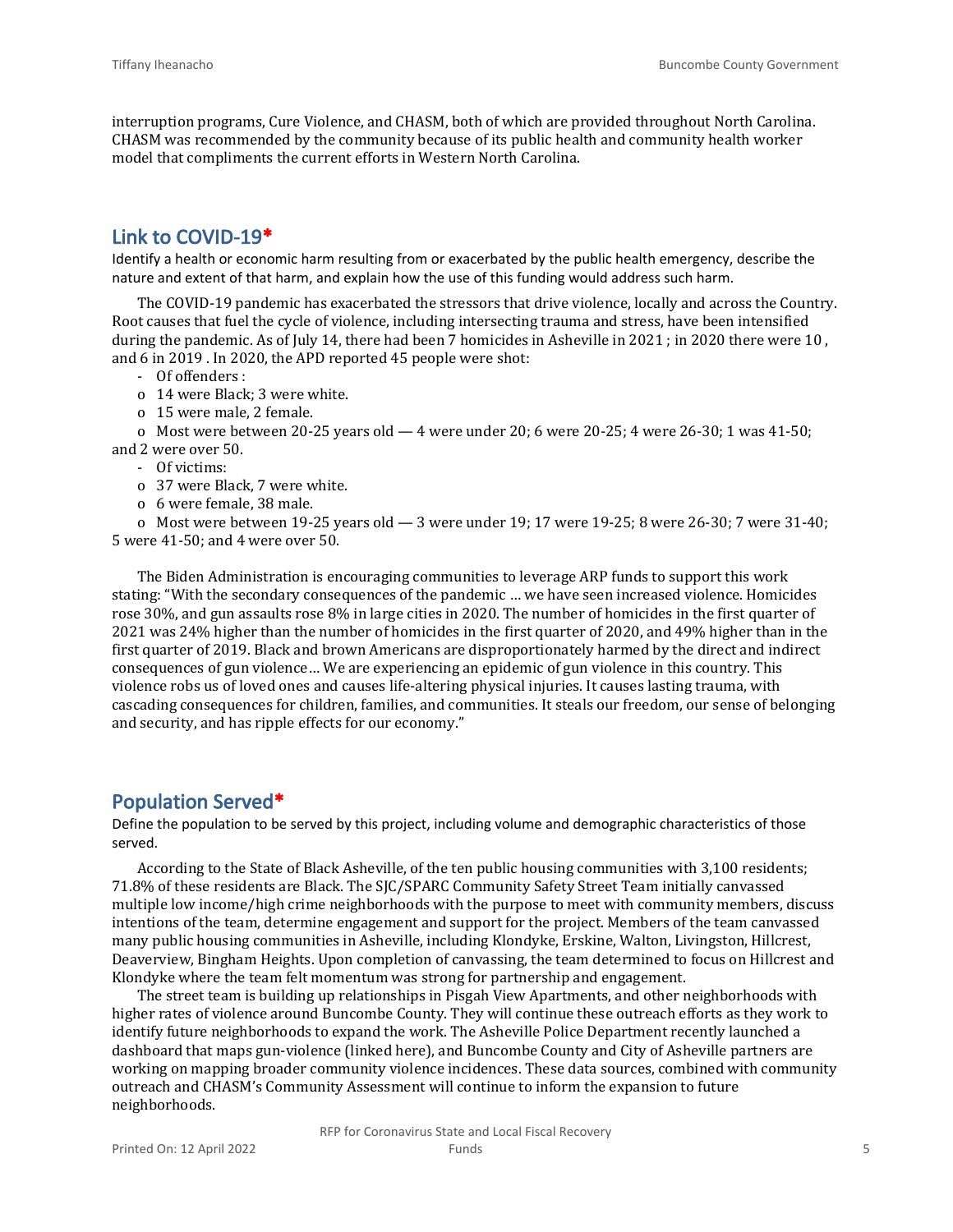#### **Results\***

Describe the proposed impact of the project. List at least 3 performance measures that will be tracked and reported. If possible, include baselines and goals for each performance measure.

The primary goal of implementing CPrV is to decrease violence and increase community healing.

Performance measures will include (but are not limited to) the following measures, disaggregated by race, ethnicity, and gender whenever possible:

a. Number of CHWs trained in Violence Prevention in our community.

- b. Number of people connected to resources, and types of resources (e.g. trauma and resilience training).
- c. Number of youth engaged in Youth Leadership Development.
- d. Quantitative and qualitative reports of participants impacted by violence.

Though we expect impact of these investments to take time that will likely extend beyond the life of this funding, we will also be tracking community-level indicators including:

o Rates of community violence in Buncombe County. As available, this data will be disaggregated by neighborhoods served; while recognizing that the impacts of violent incidences expand beyond the location of the event through the impacts on families and friends of those involved.

o Rates of racial inequities in the jail population related to people charged with violent offenses

If not already in place, CBOs who contract on this work will work with the County and CHASM to develop systems to collect data and track outcomes and will provide reports on agreed performance measures/outcomes on a quarterly basis, with results disaggregated by race, ethnicity, and gender whenever possible.

#### **Evaluation\***

Describe the data collection, analysis, and quality assurance measures you will use to assure ongoing, effective tracking of contract requirements and outcomes.

Evaluation will occur as a multifaceted approach. Justice Services staff will monitor all aspects of the program through a variety of methodologies to include bi-monthly check-in with all subcontractors, conducting site visits, ensuring backup information is provided with invoices and monitoring reporting. An independent evaluator will be contracted to measure the effectiveness of the programs. The last approach is CHASM technical assistance and training that comes in a four-phase approach: Readiness, Social Network Analysis, Rapid Assessments, and 30-60-90 follow-up. CHASM applies the socio-ecological model as their grounded theory in order to comprehensively address needs and gaps within the 5 levels: intrapersonal, interpersonal, community, organization, and systems. The Social Ecological Framework supports recognizing the complex and dynamic interplay of individual, relationship, community, and societal factors that put people at risk for violence or protect them from experiencing or engaging in violence, and the complexity of seeking to address these root issues. The CDC states that the Social-Ecological Framework suggests that "in order to prevent violence, it is necessary to act across multiple levels of the model at the same time. This approach is more likely to sustain prevention efforts over time and achieve population-level impact."

#### **Equity Impact\***

How will this effort help build toward a just, equitable, and sustainable COVID-19 recovery? How are the root causes and/or disproportionate impacts of inequities addressed?

According to the CDC (2017) Gun violence is the leading cause of death for Black males under 35 and Black males make up 2% of U.S. population but account for 37% of all homicide victims. COVID-19 has

RFP for Coronavirus State and Local Fiscal Recovery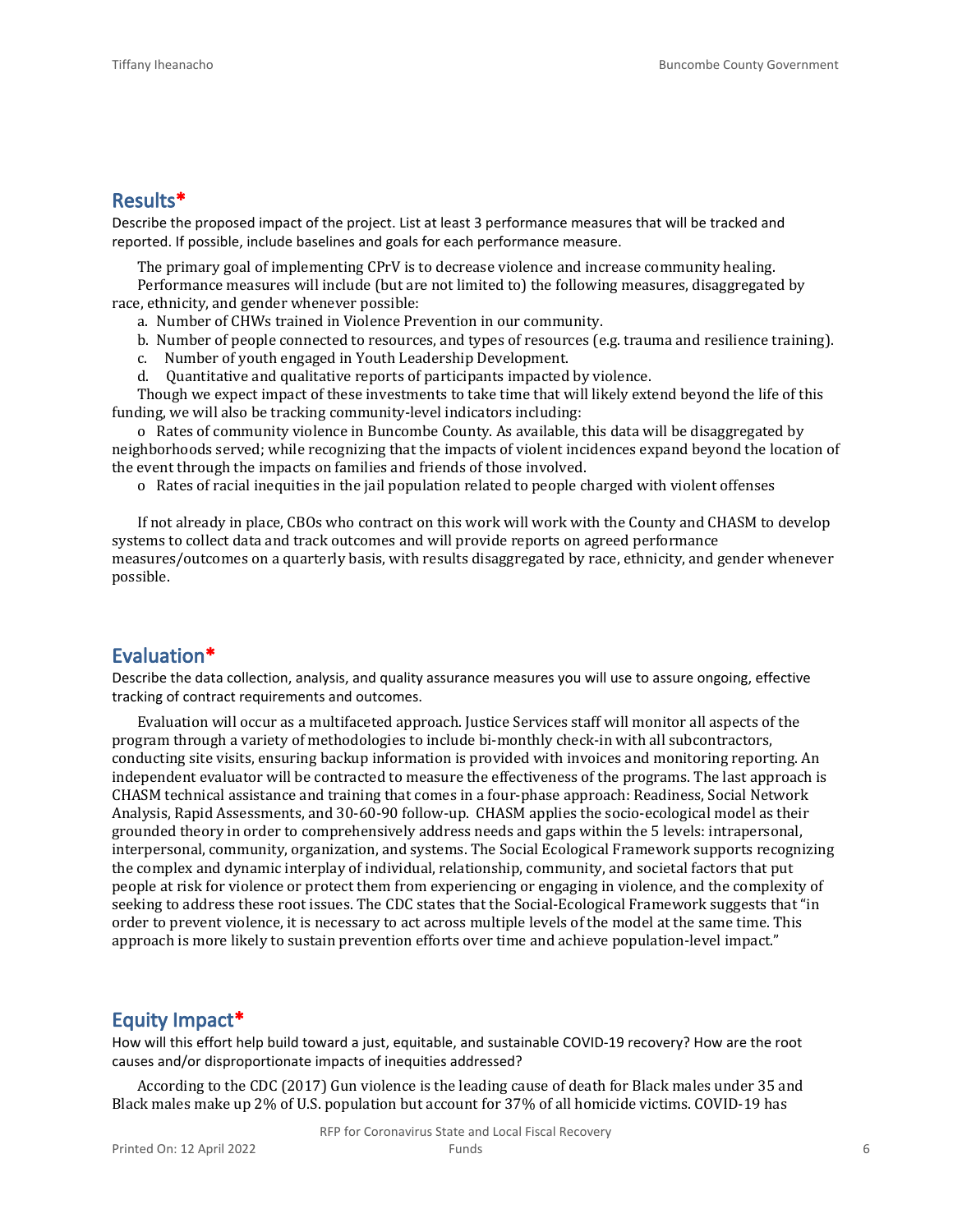exacerbated longstanding structural inequities rooted in racism that have led to increased poverty, disrupted family systems due to justice system involvement, and exposure to trauma within Black communities. These stressors are drivers of violence, and violent felonies are a significant driver of inequities in our jail system. Addressing violence, and the disparate effects that violence has on Black communities (detailed above) is critical to also addressing inequities in incarceration.

There is often an overlap between those who are survivors of violence and those who commit violence, and the risk of violent victimization and offending is highly concentrated during the transition to adulthood which spans from roughly 16 – 25. This population of "emerging adults" also experiences some of the worst racial inequities in the justice system. According to the Emerging Adult Justice Project: "In 2019, Black and Latinx 18- and 19-year-old males were 12.4 times and 3.2 times more likely to be imprisoned than their white peers respectively."

The Governor's task force on Racial Equity in the Criminal Justice System released their recommendations in December 2020, including supporting violence prevention programs. On July 15th, 2021, the TREC hosted a training session on leveraging American Rescue Plan funding to support Violence Prevention Programs – slides and recordings are available here. The proposed initiatives are aiming to address the need to build and grow local violence prevention and community safety work, ideally using an approach that centers community leadership (rather than law-enforcement) using a public health, trauma-responsive, and economic development approach.

#### **Project Partners\***

Identify any subcontractors you intend to use for the proposed scope of work. For each subcontractor listed, indicate:

1.) What products and/or services are to be supplied by that subcontractor and;

2.) What percentage of the overall scope of work that subcontractor will perform.

Also, list non-funded key partners critical to project.

1) Subcontractors:

o CHASM - is dedicated to empowering historically marginalized communities through empathy, advocacy, and honoring indigenous ways of knowing leading to community and systems transformation. CHASM is a Community-Based Organization (CBO) of strategic learning that aims to build capacity for Community Health Workers (CHWs) and CBOs within historically marginalized communities and inequities in order to enhance harmony within the ecology of our society. The primary goal of CHASM is to establish CPrV as a nationally recognized evidence-based program that increases capacity within historically marginalized communities to advance violence as a public health priority and community based leadership and professional capacity as essential to effective violence prevention strategies.

o Local community-based organizations to be identified through an RFP. This organization will provide support wrap-around services and social support for individuals and families.

o Local Evaluation Consultant identified through an RFP.

- 2)
- o CHASM 10%
- o Local community-based organizations to be identified through an RFP 80%
- o Local Evaluation Consultant identified through an RFP. 5%
- 3) Key Partners include (but are not limited to):
- o Buncombe County District Attorney's Office
- o Public Defenders Office
- o North Carolina Administrative Office of the Courts in Buncombe County
- o Justice Resource Advisory Council
- o Safety + Justice Challenge Working Groups
- o City of Asheville, Asheville Police Department

#### RFP for Coronavirus State and Local Fiscal Recovery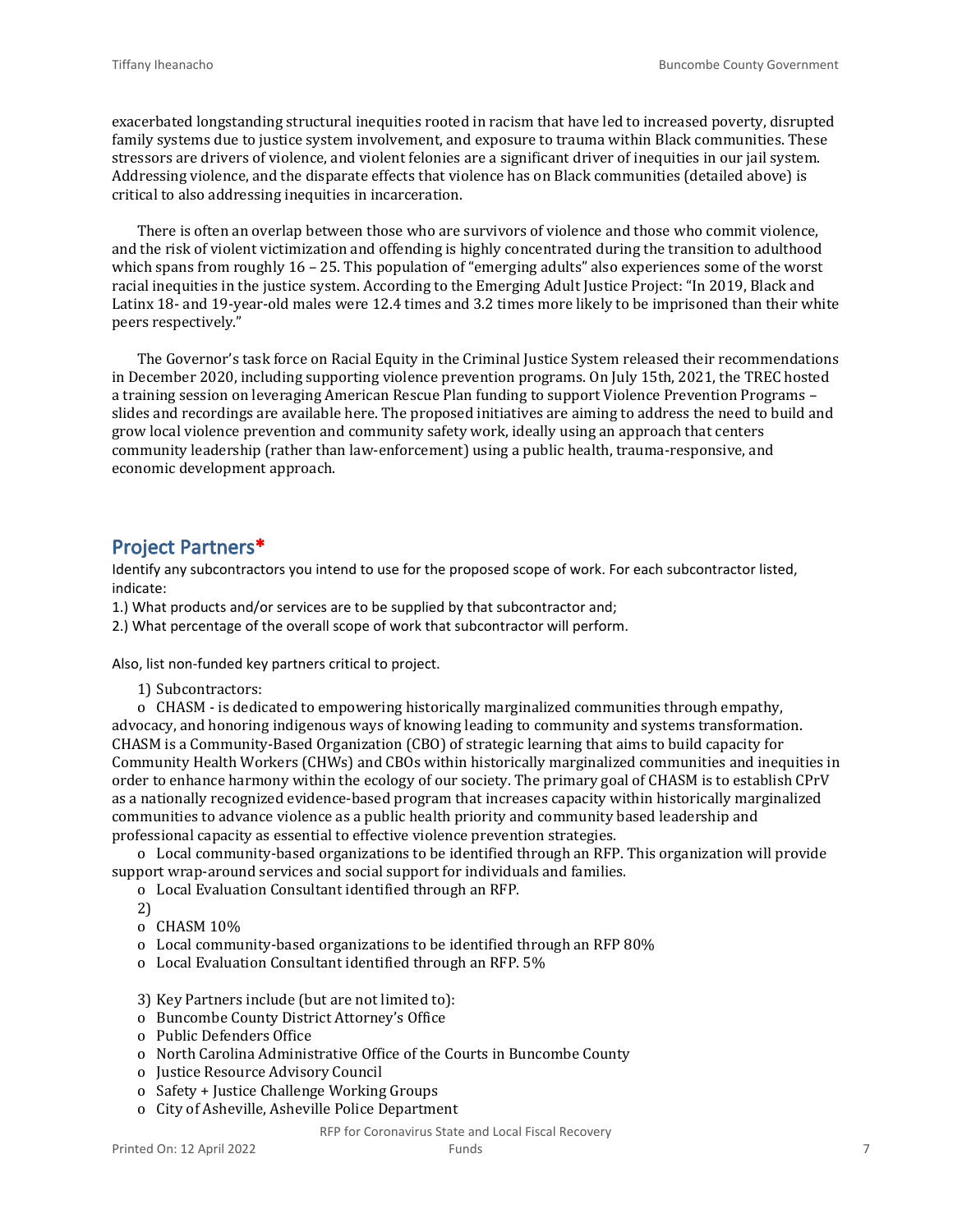o Asheville Housing Authority

#### **Capacity\***

Describe the background, experience, and capabilities of your organization or department as it relates to capacity for delivering the proposed project and managing federal funds.

There is funding allocated within the SJC to maintain staffing levels in 2022, so this proposed funding will support staffing at the current level in 2023 and 2024. Additional funding will be sought to grow the work. This investment in the initial years of this work will provide a foundation to see what is working, what needs to be adapted to improve outcomes and to develop collaborative plans with community and system partners on how to integrate this work into the future of a Comprehensive Community Safety and Violence Prevention plan for Buncombe County (this plan is being developed in 2021 – 2022 with support from SJC funds).

The Buncombe County Justice Services Department already manages multiple funding streams, including federal funds, \$1.75 million in SJC grant funding from the MacArthur Foundation between 2018 – 2022, and another \$1.75 SJC renewal grant that runs between 2021 – 2023. The department has successfully partnered with justice and community organizations to implement systemic reforms, fund staff positions within the County and through contracts with partners, and to invest in innovative community-led solutions like the launch of the Community Safety Initiative this past year.

#### **Budget\***

Provide a detailed project budget including all proposed project revenues and expenditures, including explanations and methodology. For all revenue sources, list the funder and denote whether funds are confirmed or pending. For project expenses, denote all capital vs. operating costs, and reflect which specific expenses are proposed to be funded with one-time Buncombe County Recovery Funds.

Download a copy of the budget form [HERE](https://buncombecounty.org/common/community-investment/grants/early-childhood-education/Recovery-Funds-budget-template.xlsx). Complete the form, and upload it using the button below.

Recovery-Funds-budget- Community Safety Violence Prevention - April 8 2022.xlsx

#### **Special Considerations\***

Provide any other information that might assist the County in its selection.

This project is in support of several county proclamations such as RESOLUTION NO. 20-08-03: Resolution Declaring Racism a Public Health & Safety Crisis and RESOLUTION NO. 20-08-08 RESOLUTION TO SUPPORT COMMUNITY REPARATIONS FOR BLACK PEOPLE IN BUNCOMBE COUNTY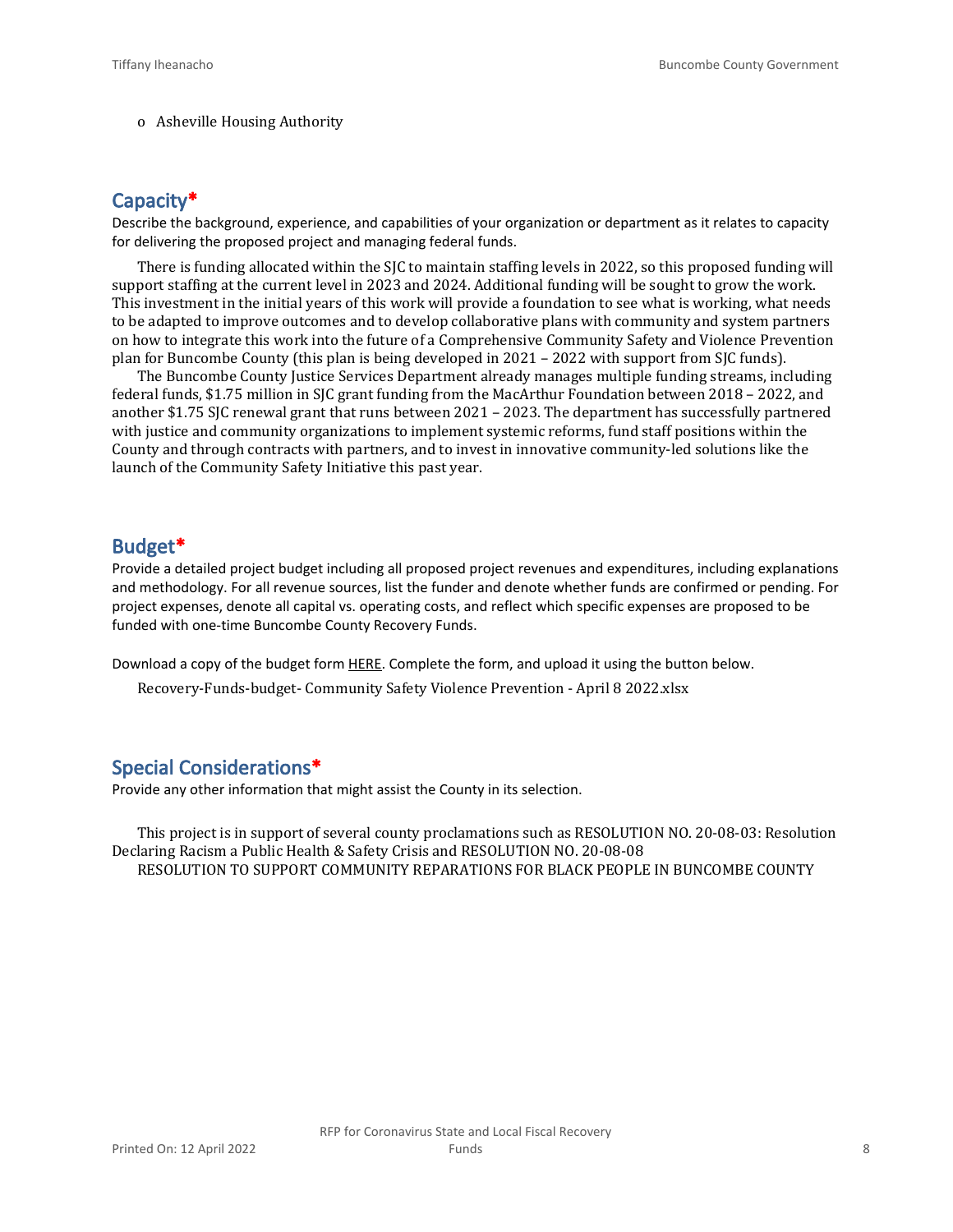## File Attachment Summary

### *Applicant File Uploads*

• Recovery-Funds-budget- Community Safety Violence Prevention - April 8 2022.xlsx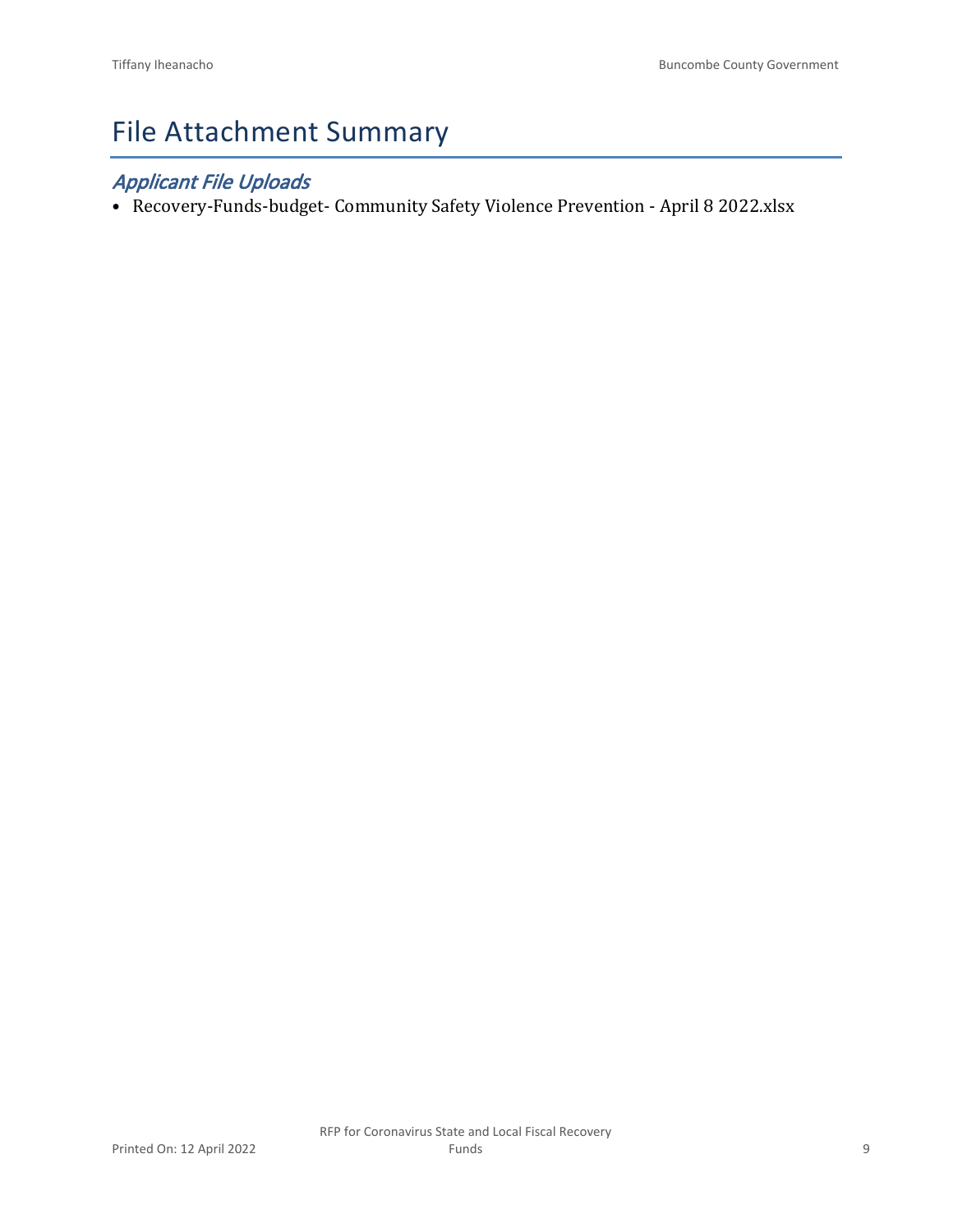#### **Coronavirus State and Local Fiscal Recovery Funds Proposed Project Budget**

| Organization Name:   | Justice Services Department<br>: Countv<br>'Buncombe                       |
|----------------------|----------------------------------------------------------------------------|
| <b>Project Name:</b> | Prevention<br><b>Community Safety</b><br><b>Violeno</b><br>nuiche i<br>anu |
| Amount Requested:    | $\mathbf{A}$<br>19.4L                                                      |

| Proposed Project Revenue Funder        |   | Amount       | <b>Confirmed or Pending?</b> | <b>Notes</b> |
|----------------------------------------|---|--------------|------------------------------|--------------|
| Proposed Buncombe COVID Recovery Funds | S | 1,189,400.00 | Pending                      |              |
| List other sources here                |   |              |                              |              |
| List other sources here                |   |              |                              |              |
| List other sources here                |   |              |                              |              |
| List other sources here                |   |              |                              |              |
| List other sources here                |   |              |                              |              |
| List other sources here                |   |              |                              |              |
| List other sources here                |   |              |                              |              |
| List other sources here                |   |              |                              |              |
| List other sources here                |   |              |                              |              |
| List other sources here                |   |              |                              |              |
| List other sources here                |   |              |                              |              |
| List other sources here                |   |              |                              |              |
| List other sources here                |   |              |                              |              |
| List other sources here                |   |              |                              |              |
| Total $\frac{1}{3}$                    |   | 1,189,400.00 |                              |              |

| <b>Proposed Project Expenses</b>                                        |     | Proposed<br><b>Recovery Funds</b> | <b>Other Funds</b> | Total                    | <b>Capital or Operating</b><br>Expense? | <b>Notes</b>                                                                                                                                                                                                                                                                                                     |
|-------------------------------------------------------------------------|-----|-----------------------------------|--------------------|--------------------------|-----------------------------------------|------------------------------------------------------------------------------------------------------------------------------------------------------------------------------------------------------------------------------------------------------------------------------------------------------------------|
| CHASM Training & TA                                                     | \$  | 80,000.00                         |                    | 80,000.00                | Operating                               | Implementation Science - EPIS 4 phases, Readiness, Social Network<br>Analysis, Rapid Assessments, 30-60-90 follow-up                                                                                                                                                                                             |
| Community Health Workers (Year 1: 3 FTE, Year 2:<br>3FTE, Year 3: 5FTE) | \$  | 550,000.00                        |                    | 550.000.00               | Operating                               | Community Health Worker (Year 1: 3 FTE, Year 2: 3FTE, Year 3:<br>l5FTE)<br>Y1 - (3 CHWs, 2 Implementation sites)<br>Y2 - (3 CHWs, 3 Implementation sites)<br>Y3 - (5 CHWs, 5 Implementation sites)                                                                                                               |
| Project Manager (1 FTE)                                                 | \$  | 240,000.00                        |                    | 240,000.00               | Operating                               | \$80,000 over 3 years                                                                                                                                                                                                                                                                                            |
| Evaluator (0.25 FTE)                                                    | \$  | 60,000.00                         |                    | 60,000.00                | Operating                               | Annually - on site program evaluation                                                                                                                                                                                                                                                                            |
| Program Implementation Funds                                            | \$. | 200,000.00                        |                    | 200,000.00               | Operating                               | \$40,000 Y1 - plus \$20,000 per additional implementation site years<br>2 & 3 (e.g, Health Promotion Campaigns, Multi-Stakeholder Coalition,<br>YES/CPTED Curriculum, Youth Stipends)<br>Y1 - (3 CHWs, 2 Implementation sites)<br>Y2 - (3 CHWs, 3 Implementation sites)<br>Y3 - (5 CHWs, 5 Implementation sites) |
| Administrative costs, (6% of community program costs) $\frac{1}{2}$     |     | 59,400.00                         |                    | 59,400.00                | Operating                               | 6% of total community program costs will support administrative costs<br>for contractor organization                                                                                                                                                                                                             |
| List expenses here                                                      |     |                                   |                    | $\blacksquare$           |                                         |                                                                                                                                                                                                                                                                                                                  |
| List expenses here                                                      |     |                                   |                    | $\overline{\phantom{0}}$ |                                         |                                                                                                                                                                                                                                                                                                                  |
| List expenses here                                                      |     |                                   |                    |                          |                                         |                                                                                                                                                                                                                                                                                                                  |
| List expenses here                                                      |     |                                   |                    | $\overline{\phantom{a}}$ |                                         |                                                                                                                                                                                                                                                                                                                  |
| List expenses here                                                      |     |                                   |                    | $\blacksquare$           |                                         |                                                                                                                                                                                                                                                                                                                  |
| List expenses here                                                      |     |                                   |                    | -                        |                                         |                                                                                                                                                                                                                                                                                                                  |
| List expenses here                                                      |     |                                   |                    | $\overline{\phantom{a}}$ |                                         |                                                                                                                                                                                                                                                                                                                  |
| List expenses here                                                      |     |                                   |                    |                          |                                         |                                                                                                                                                                                                                                                                                                                  |